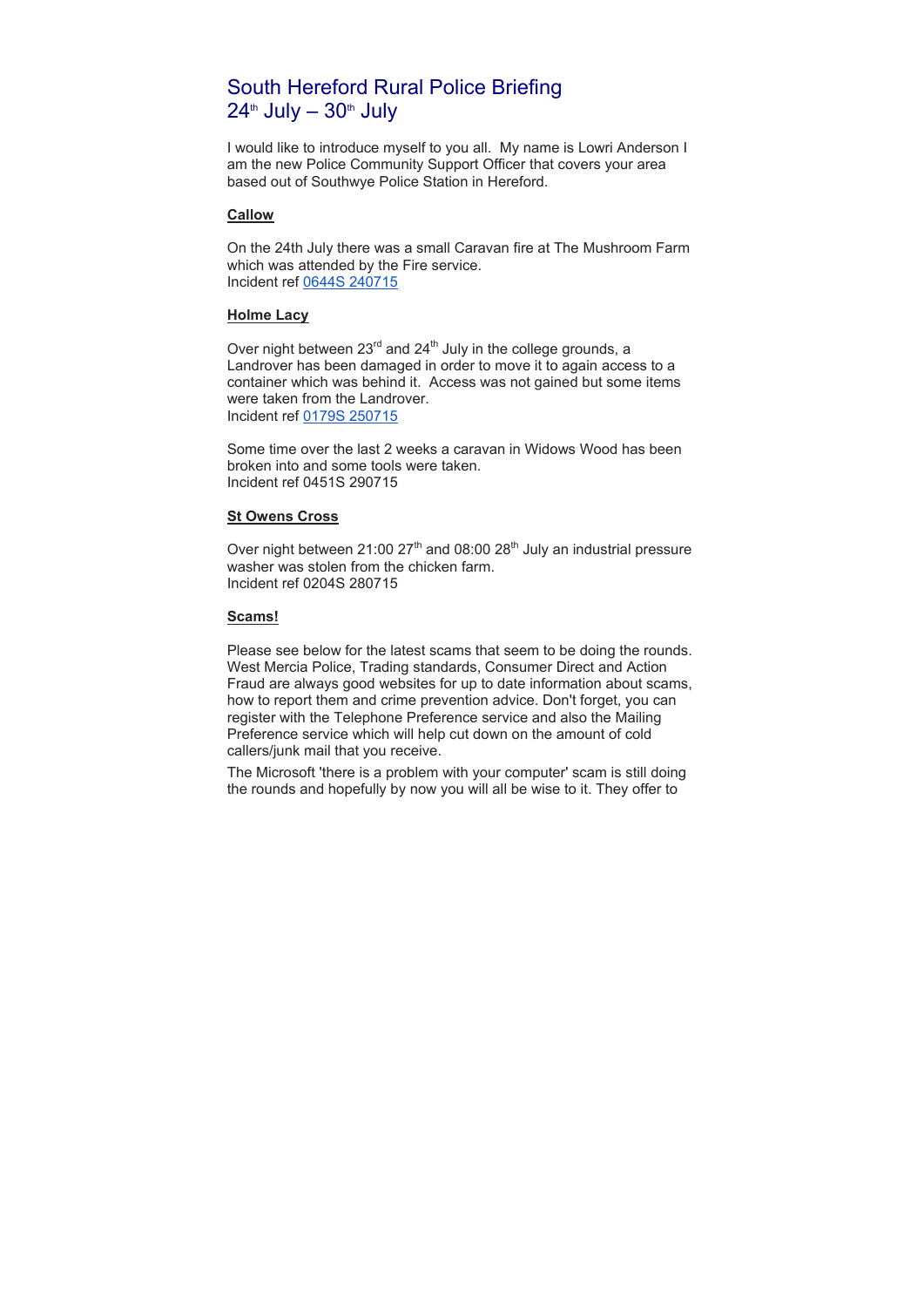fix a non-existent problem with your computer for a nominal fee, all you have to do is allow them full access to your computer. Remember all your personal details are stored on there! You wouldn't hand a complete stranger in the street your purse/wallet…..the same principles apply online. Keep it private**.**

------------------------------------------------------------------------------------------------

A lady in Edwyn Ralph was contacted by telephone from somebody reporting to be from the Ministry of Justice and told that £3600 was coming to her for repayment of bank charges. All she needed to do was pop and get two £100.00 UKCash Vouchers and somebody would attend her address in the evening with the cheque for the full amount.

One of our local shop assistants (a huge big thank you) thought it was slightly odd and when the lady explained what she was after, was thankfully able to prevent the woman getting the vouchers and explained to her about the scam. The full details have been reported to Action Fraud.

It is very easy to fall in the trap of expecting monetary returns on claims that may have been submitted for PPI, been in an accident etc, but be very wary of ANY business or company that are asking for money up front. The chances are that as soon as you pay any money, it will be the last you see or hear of them!.

------------------------------------------------------------------------------------------------

Rio 2016 Olympics Lottery Scam Alert

The National Fraud Intelligence Bureau (NFIB) has received intelligence regarding two new Lottery Fraud letters/email attachments (Scam 1 & Scam 2) using the 2016 Rio Olympics as a theme.

The scams try to trick people into believing they have won the following:

Scam 1: An online lottery prize of £650,000 and a trip to Brazil to watch the Olympics as the recipient's email address was chosen out of a possible ten million at random.

Scam 2: An online lottery prize of £820,000 and a trip to Brazil to watch the Rio Carnival and the Olympics as the recipient's winning numbers 8 17 34 38 42 and 51 were selected.

Protect yourself from lottery fraud

Never respond to any such communication. If you have not entered a lottery then you cannot have won it.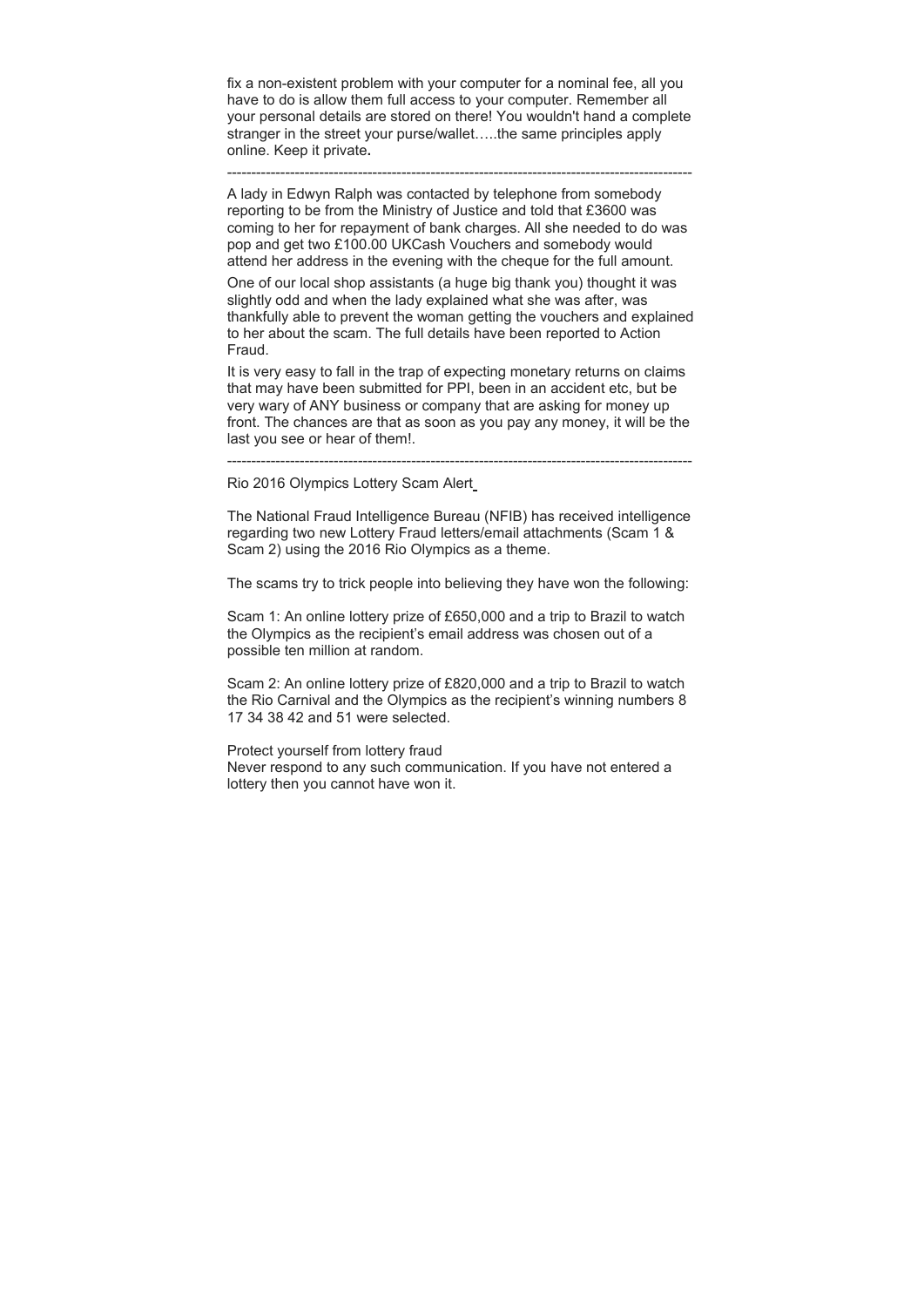Official lotteries in other countries operate in much the same way as the UK's National Lotto.

No official lotteries that we know of contact people to tell them of their win.

We do not know of any official lottery operators who ask for fees to collect winnings. Any request for a fee payment is a good indication that someone is trying to defraud you.

Never disclose your bank details or pay fees in advance.

If they have provided an email address to respond to, be very suspicious of addresses such as @hotmail.com or @yahoo.com or numbers beginning with 07 because these are free to get hold of.

Genuine lotteries thrive on publicity. If they ask you to keep your win a secret, it is likely to be a fraud.

Many fraudulent lotteries have bad spelling and grammar – see this as a warning that fraudsters are at work.

------------------------------------------------------------------------------------------------

If you believe that you have been a victim of fraud you can report it online http://www.actionfraud.police.uk/report\_fraud or by telephone 0300 123 2040.

#### Think Jessica.

Do you know an elderly or vulnerable person ?

Criminals worldwide are hunting down the most fragile members of our society by "working" from mailing lists which categorise people as being elderly or vulnerable in some way. Everyone is at risk but those listed as living alone, not having the internet or any way of being educated about scams or how to report them are their preferred targets. They contact them by letter and phone call and try to trick them into parting with cash. Those who respond end up have their details put on what criminals call "suckers lists". They sell these lists to other scammers all over the world. This can result in victims being delivered 100+ scam letters a day and plagued by international phone calls. The National Trading Standards Scams team estimate postal scams could be netting criminals worldwide up to £10 billion a year.

Victims of scams or their relatives can make a report to Action Fraud or contact Think Jessica to have the victim referred to local Trading Standards for a home visit. Please find out more by reading Jessica's story on the attached link (www.thinkjessica.com) and help ensure vulnerable members of your community are protected.

------------------------------------------------------------------------------------------------

#### Bogus Callers

If in doubt, Keep them out... Not all burglars have to break and enter